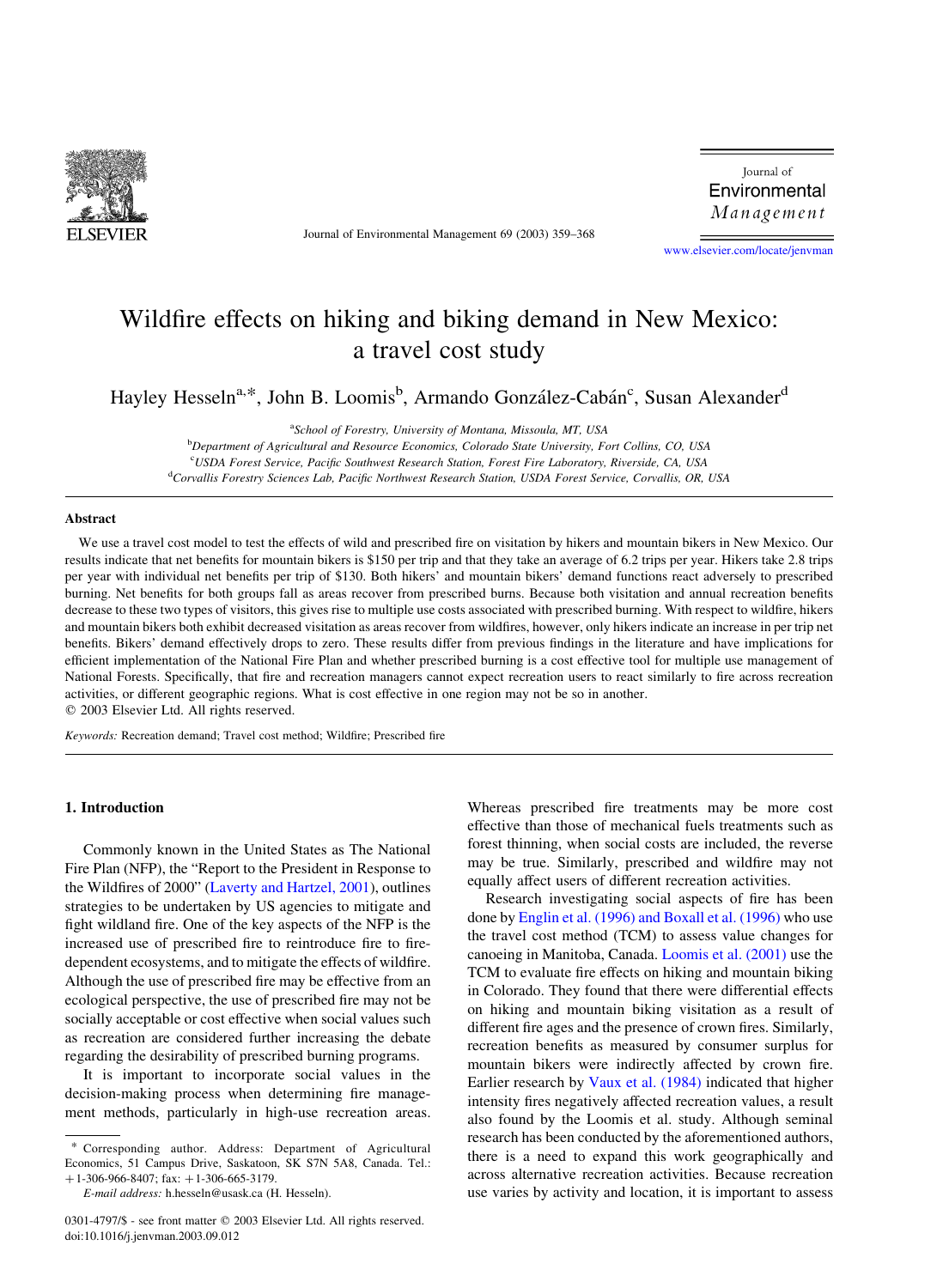the impacts of fire on value and visitation to determine social effects such as costs and benefits. These costs and benefits will have implications for how management programs are developed and implemented. The existing research raises several questions, including whether hikers and mountain bikers behave similarly across states in response to forest fires. If recreation users' visitation patterns across states are similar, fire managers can predict the economic and social effects of using prescribed fire to mitigate wildfire by drawing upon existing studies. Furthermore, understanding the socioeconomic effects of prescribed fire may suggest that wildland fire is a preferable management alternative. Therefore, this research has implications for the NFP and the resulting social consequences of pursuing a more extensive prescribed burning program. However, if visitors' reactions to fire vary by geographic region, then managers must conduct site specific studies in order to determine socially acceptable fuel treatments for each area.

This study uses the travel cost and contingent behavior methodology as used by [Loomis et al. \(2001\)](#page-9-0) to determine the effect of fire on hikers and mountain bikers in New Mexico. The survey instrument was identical except for years trips were taken. We also compare these results with the findings of the Colorado study. Results will have implications for the economic and social effects of increasing prescribed burning as proposed by the NFP. Specifically, whether prescribed burning increases or decreases net benefits to recreation users, to what extent, and whether recreation users engaged in different activities react similarly to prescribed burning.

We surveyed recreation users in New Mexico to determine the effects of fire on hikers and mountain bikers. Because the survey was designed to estimate demand for recreation in National Forests based on observed and stated preference, we focused on recreation only in National Forests. We provide a discussion of the methodology used and our hypotheses. Finally, we present our regression results, a summary of our findings, and conclusion.

# 2. Econometric methodology

The number of visits to a recreation site is a function of price (e.g. travel cost and travel time), demographics and site characteristics. Since many site characteristics do not vary within a site, but vary between sites, a multi-site recreation demand function is needed to estimate a coefficient on how visitation changes with site characteristics. There are two general approaches to incorporating site characteristics into recreation demand: (a) varying parameters model ([Vaughan and Russell, 1982\)](#page-9-0) and the random utility model framework [\(Morey, 1982\)](#page-9-0).

When individuals take more than one trip to a site during a season, the continuous trip or interior solution varying parameter model is more appealing than the corner solution

random utility model because of the ease by which multiple trips are directly modeled as the dependent variable in the varying parameter model. Incorporating multiple trips into the random utility model involves linking site choice and trip frequency or using a repeated logit model, a more cumbersome modeling process.

Site characteristic variables are included as demand shift variables, and can be interacted with the price slope to allow for different price elasticities and consumer surplus per trip to different sites. Thus the varying parameters travel cost model can account for differences in site quality despite estimating just one set of parameters. In some ways this is similar to the random utility model, which estimates one set of price and quality parameters applicable to multiple sites.

The varying parameter foundation has been repeatedly used in recreation demand modeling since Vaughan and Russell's first application. Recent applications include [Loomis et al. \(1995\), Ward et al. \(1996\) and Ward and](#page-8-0) [Beal \(2000\).](#page-8-0)

[Loomis et al. \(1999\)](#page-8-0) conducted a travel cost survey in Colorado to test the effects of fire on recreation for hikers and mountain bikers. Similarly, the Colorado data were also used by [Englin et al. \(2001\)](#page-8-0) to estimate the differences in demand between Colorado and Idaho/Wyoming sites. We use the survey developed by Loomis et al. to evaluate fire effects on recreation users in New Mexico. By employing a count data travel cost model, we can calculate consumer surplus by integrating the area under the demand curve between visitors' current travel costs and the travel cost that would eliminate visitation. We measure actual trips taken, and intended trips based on contingent behavior, as a function of site and fire characteristics, demographics, and travel cost information.

We use a Poisson count data specification of the recreation demand function because the number of trips taken is a non-negative integer. Because we are combining revealed preference and stated preference data, we use the panel data methodology developed by [Englin and Cameron](#page-8-0) [\(1996\)](#page-8-0). Stated preference data were combined with revealed preference observations to augment the database in terms of fire intensities and fire ages not present in the actual trip data. Trips taken were measured as a function of site characteristics, fire effects, travel cost information and demographics. The general form of the Poisson model is given by Eq.  $(1)$ 

$$
f(y_i|x_i, \beta) = \frac{e^{-m(x_i, \beta)}m(x_i, \beta)^{y_i}}{y_i!}
$$
 (1)

where  $y_i$  is trips taken, m is the average value of trips taken, and  $\beta$  is a vector of parameters to be estimated. The maximum likelihood estimator of  $\beta$  is generated by maximizing the log likelihood function given by Eq. (2).

$$
l(\beta) = \sum_{i=1}^{N} y_i \log m(x_i, \beta) - m(x_i, \beta) - \log(y_i!) \tag{2}
$$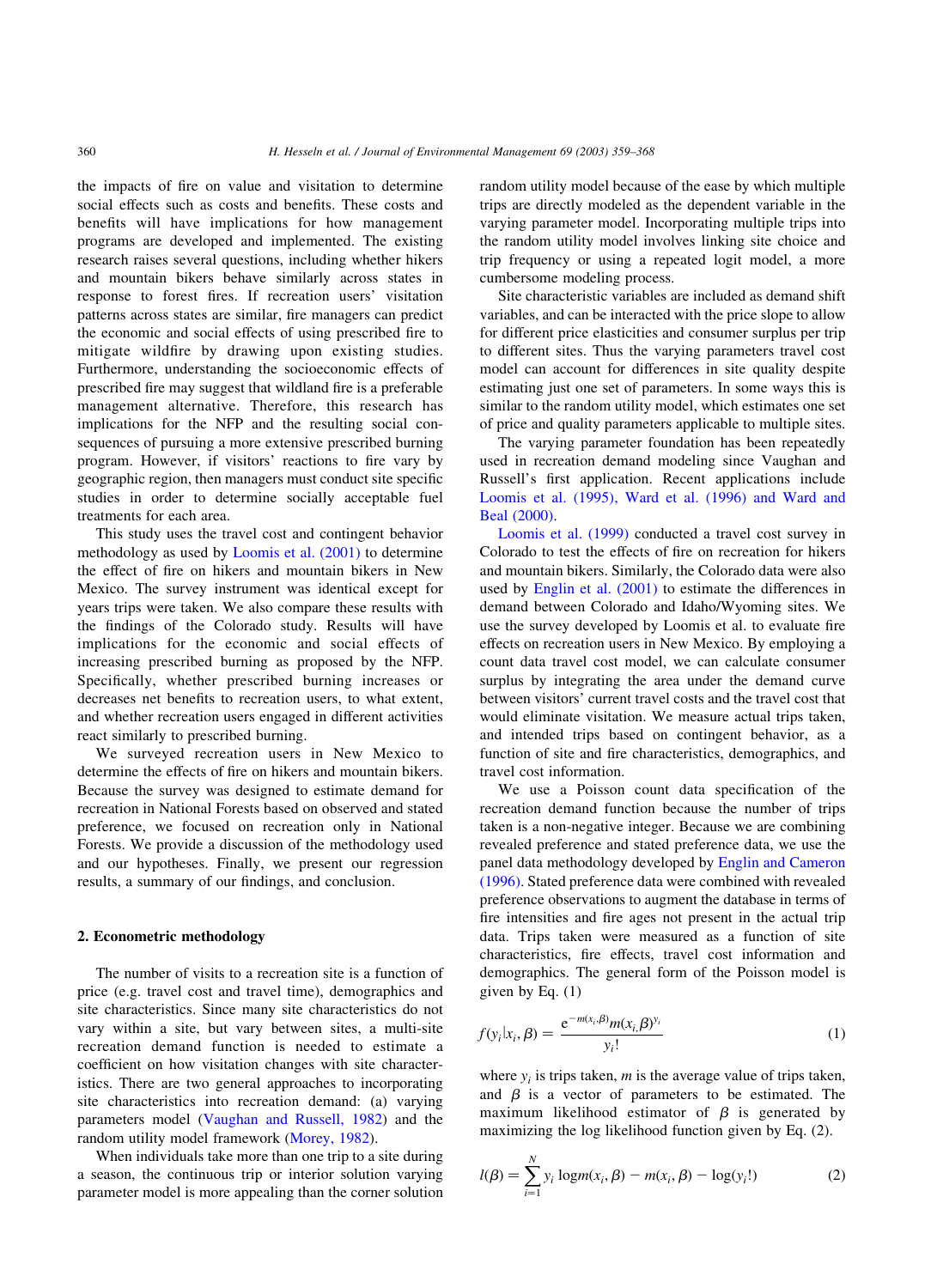Specific formulation of the model expressed by Eq. (3) shows factors varying across individuals, scenarios and sites

$$
E[\text{TRIPS}_{ij}] = \exp(\alpha_0 + \beta_1(\text{FireEffects}_{ik}) + \beta_2(\text{CostFactors}_{ik}) + \beta_3(\text{SiteCharacteristics}_{jk}) + \beta_4(\text{Demographies}_{i})
$$
\n(3)

for the ith individual, jth scenario, and kth site.

To calculate travel cost, we combined gas cost plus a fraction of the wage rate to value travel time, an approach conventionally used by US Federal agencies ([US Water](#page-9-0) [Resources Council, 1983](#page-9-0)). By combining the two, consumer surplus does not exhibit omitted variable bias. Because recreation is a time intensive activity, and most workers have fixed 40-h work weeks, total time budget was included as a separate variable in the demand function. The total time budget available for respondents during the summer months was based on weeks of paid vacation and weekend days or whether respondents were retired. Income was also included in the demand specification as reported by respondents. Thus, our demand model implies that visitors maximize utility subject to income and time constraints.

To model the effect of substitution between sites, we calculated distances from each respondent's zip code to the zip code at each potential site to model a proxy price. Therefore, we calculated a unique distance for each respondent zip/site zip combination. Finally, because we sampled onsite, there was the risk of truncation and endogenous stratification. We used an approach developed by [Englin and Shonkwiler \(1995\)](#page-8-0) to correct for these problems, whereby we subtracted one from the number of trips taken and omitted observations with negative visitation as a result. This was important because by sampling onsite, non-users are not included and the likelihood of sampling individuals depends on the frequency of their visits. Because both have implications for making inferences about individuals in the larger population it was important to correct for this.

# 2.1. Travel cost model

The travel cost demand model is specified to indicate whether fire effects have an influence on the demand for, and value of recreation, and how this may differ between mountain bikers and hikers as specified by the full model in Eq. (4).

TRIPS = 
$$
\beta_0 + \beta_1 (AGE) + \beta_2 (ACES) + \beta_3 (BURNOBS)
$$

 $+ \beta_4$ (BIKE) +  $\beta_5$ (BIKECROWN)

- $+ \beta$ <sub>6</sub>(BIKECROWNFI±REAGE)
- +  $\beta_7$ (BIKEFIREAGE) +  $\beta_8$ (BIKETCCROWN)

 $+ \beta$ <sub>9</sub>(BIKETCFIREAGE)

 $+ \beta_{10}$ (BIKETCCROWNFIREAGE)

+ 
$$
\beta_{11}
$$
(BIKETCOST) +  $\beta_{12}$ (CROWN)  
+  $\beta_{13}$ (CROWNFIREAGE) +  $\beta_{14}$ (ELEVATION)  
+  $\beta_{15}$ (FIREAGE) +  $\beta_{16}$ (GENDER)  
+  $\beta_{17}$ (GROUPSIZE) +  $\beta_{18}$ (HYPAC)  
+  $\beta_{19}$ (INCOME) +  $\beta_{20}$ (TCCROWN)  
+  $\beta_{21}$ (TCFIREAGE) +  $\beta_{22}$ (TCOST)  
+  $\beta_{23}$ (TCCROWNFIREAGE) +  $\beta_{24}$ (TFBUD)  
+  $\beta_{25}$ (PROXDIST) (4)

The variables in [Table 1](#page-3-0) used to test contingent effects include CROWN, FIREAGE and interaction terms with these variables. For example, to test the effect of a crown fire on visitation, we set the dummy variable CROWN to 1 (one) for the panel representing visitation in response to a high intensity, two-year-old crown fire. If this variable is significant, it suggests that crown fires affect demand. Similarly, because areas recover from fire effects over time, FIREAGE indicates how people behave in response to areas burned in previous years. When variables such as CROWN and FIREAGE are combined, we can measure the effects of aging crown fires. Finally, to test the effect of increased costs on visitation, the variable TCOST was adjusted for the panel representing increased travel costs.

Because we used a count data model which, is equivalent to a semi-log demand function, we can estimate consumer surplus by dividing the coefficient of the travel cost into one,  $1/(\beta_{\text{TCOST}})$  [\(Loomis et al., 2001](#page-9-0)). To calculate the consumer surplus for mountain bikers, we include a coefficient for the interaction term BIKETCOST, which is specified by  $1/(\beta_{\text{TCOST}} + \beta_{\text{BIKETCOST}}).$ 

# 2.2. Hypothesis tests

To test the effects of fire age on consumer surplus per trip we combined travel cost with fire age, TCFIREAGE and for mountain bikers, BIKETCFIREAGE. Specifically, if fire age has an effect on the price slope of the demand curve, the coefficient  $\beta_9$  will not be equal to zero.

Using  $t$ -tests, we can test for the significance of the fire effects variables on recreation demand. For hikers' fire effect variables are FIREAGE, CROWN, CROWNFIRE-AGE, while for mountain bikers, they are BIKECROWN, BIKEFIREAGE, and BIKECROWNFIREAGE. Hypothesis tests are specified as follows:

$$
H_0 = \beta_5(\text{BIKECROWN}) = 0, \text{ vs. } H_a
$$

$$
= \beta_5(\text{BIKECROWN}) \neq 0 \tag{5a}
$$

 $H_0 = \beta_6$ (BIKECROWNFIREAGE) = 0, vs.  $H_a$ 

 $= \beta_6$ (BIKECROWNFIREAGE)  $\neq 0$  (5b)

$$
H_0 = \beta_7(BIKEFIREAGE) = 0, \text{ vs. } H_a
$$

$$
= \beta_7(\text{BIKEFIREAGE}) \neq 0 \tag{5c}
$$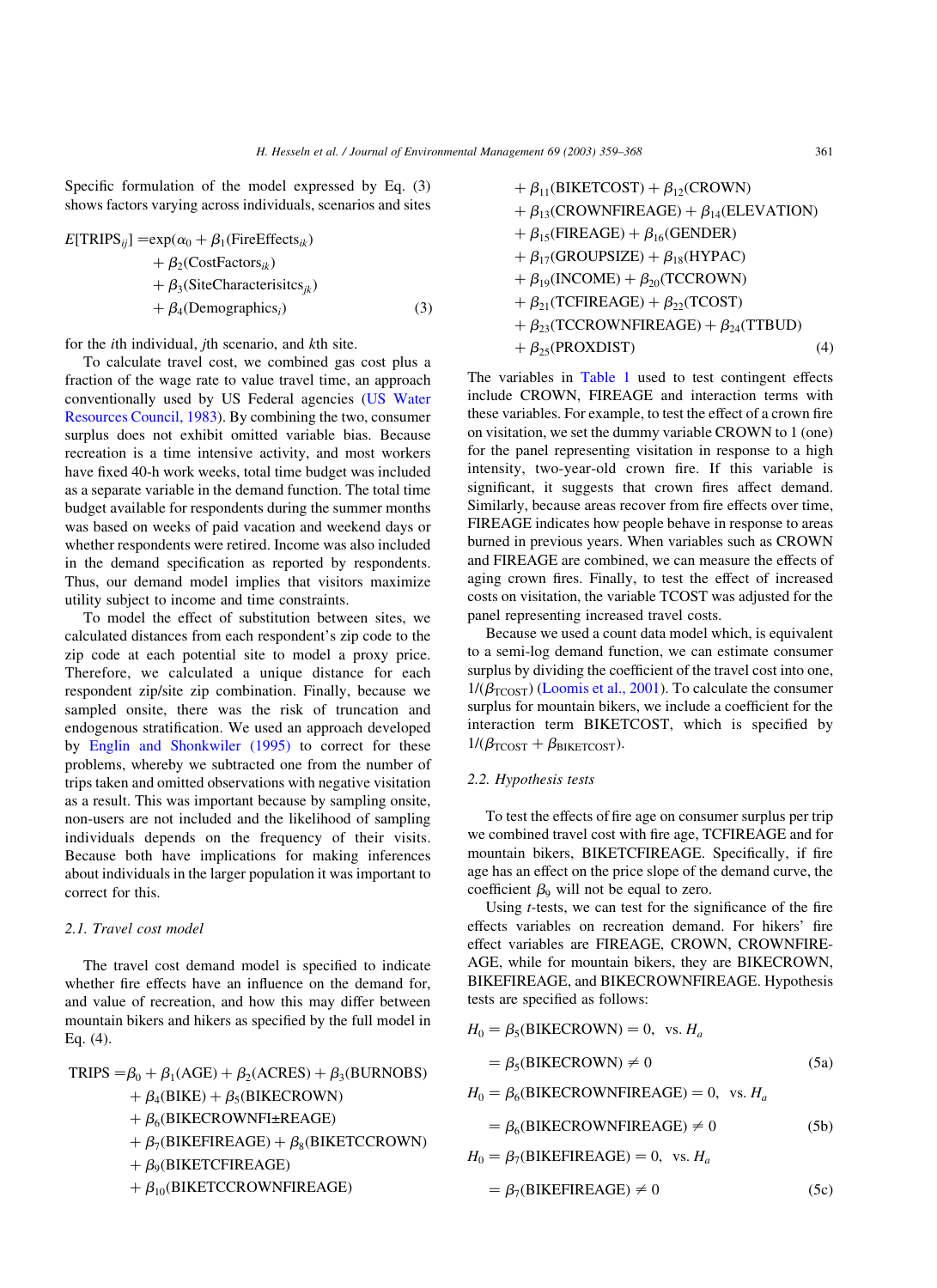| Variable                           | Description                                                                                                                               |  |  |
|------------------------------------|-------------------------------------------------------------------------------------------------------------------------------------------|--|--|
| <b>TRIPS</b>                       | Trips taken by the respondent—dependent<br>variable. This includes actual trips taken and                                                 |  |  |
| <b>BURNOBS</b>                     | stated trips taken for each of the scenarios<br>Percentage of fire observable on trail                                                    |  |  |
| <b>ACRES</b>                       | Actual number of acres burned                                                                                                             |  |  |
| AGE                                | Respondent's age                                                                                                                          |  |  |
| BIKE                               | Dummy variable for biking, $1 = \text{biking}$                                                                                            |  |  |
| <b>BIKECROWN</b>                   | Interaction between CROWN fire and biking                                                                                                 |  |  |
| <b>BIKECROWNFIREAGE</b>            | to test how crown fire influences biking trips<br>Interaction between CROWN, FIREAGE<br>and BIKE to test how trips differ for             |  |  |
|                                    | mountain bikers according to CROWN and<br><b>FIREAGE</b>                                                                                  |  |  |
| <b>BIKETCOST</b>                   | Interaction variable between total cost, and<br>the dummy for bike to test the effects of total                                           |  |  |
|                                    | cost consumer surplus for mountain bikers                                                                                                 |  |  |
| <b>BIKETCCROWN</b>                 | Interaction variable between total cost,<br>CROWN, and the dummy for bike to test the<br>effects of total cost and crown fires for        |  |  |
|                                    | mountain bikers                                                                                                                           |  |  |
| <b>BIKETCFIREAGE</b>               | Interaction between total cost, FIREAGE and<br>BIKE to test whether trip value changes for<br>mountain bikers with FIREAGE                |  |  |
| <b>BIKETCCROWN</b>                 | Interaction between BIKE, total cost,                                                                                                     |  |  |
| <b>FIREAGE</b>                     | CROWN, and FIREAGE to test the effect of<br>aging crown fires on net benefits                                                             |  |  |
| <b>CROWN</b>                       | Dummy variable, $1 =$ crown fire                                                                                                          |  |  |
| <b>CROWNFIREAGE</b>                | Interaction between crown fire and fire age                                                                                               |  |  |
| <b>ELEVATION</b><br><b>FIREAGE</b> | Trailhead elevation above sea level                                                                                                       |  |  |
|                                    | Age of fire—negative values: $-10$ is ten<br>years old, $-20$ is a 20-year-old fire                                                       |  |  |
| <b>GENDER</b>                      | Dummy variable for gender, $1 =$ male,<br>$0 =$ female                                                                                    |  |  |
| <b>GROUPSIZE</b>                   | Number of people in group.                                                                                                                |  |  |
| <b>HYPAC</b>                       | Dummy variable: $1 =$ hypothetical response                                                                                               |  |  |
| <b>INCOME</b>                      | to contingent scenario, $0 =$ actual trip taken<br>Annual household income of survey<br>respondent (\$ 000)                               |  |  |
| TCOST                              | Stated travel cost per individual plus travel<br>time to site (h) valued at 33% of wage                                                   |  |  |
| TCCROWN                            | calculated as annual income divided by 2000<br>Interaction variable between total cost and<br>crown to test the effects of crown fires on |  |  |
| <b>TCFIREAGE</b>                   | consumer surplus<br>Interaction between travel cost and fire age to                                                                       |  |  |
|                                    | test whether value per trip changes with fire                                                                                             |  |  |
| TCCROWNFIREAGE                     | age<br>Interaction between travel cost, crown fire,<br>and fire age to determine the effect of aging                                      |  |  |
|                                    | crown fires on net benefits                                                                                                               |  |  |
| <b>TTBUD</b>                       | Total time budget available for travel is<br>calculated as annual vacation days and<br>weekend days. In the case of retired               |  |  |
|                                    | respondents 180 days was used for the total<br>trip budget                                                                                |  |  |
| PROXDIST                           | Summation of the distances from each                                                                                                      |  |  |
|                                    | respondent's origin to each site used as a                                                                                                |  |  |
|                                    | proxy for substitute price                                                                                                                |  |  |

$$
H_0 = \beta_{12}(CROWN) = 0, \text{ vs. } H_a = \beta_{12}(CROWN)
$$
  

$$
\neq 0
$$
 (5d)

$$
H_0 = \beta_{13}(CROWNFIREAGE) = 0, \text{ vs. } H_a
$$
  
=  $\beta_{13}(CROWNFIREAGE) \neq 0$  (5e)

$$
H_0 = \beta_{15}(\text{FIREAGE}) = 0, \text{ vs. } H_a = \beta_{15}(\text{FIREAGE})
$$

$$
\neq 0 \tag{5f}
$$

We use regression results to estimate the effects of fire on value per day (individual consumer surplus), and the individual number of trips taken.

# 3. Data collection

# 3.1. Sample design, survey protocol and structure

Ten sites on five national forests in New Mexico were selected for this study based on recreation use and fire history. Because there were few trails that had burned in the last 50 years, we had eight control sites, and two sites that had been burned. One site included a 50-year old fire of 22,000 acres which was a mixed-severity burn. The other site burned in the year 2000, was 20,000 acres, but was not a crown fire. Sites sampled that were not affected by fire recently were coded for fire age as 50 years old.

Two sites were surveyed on the Santa Fe National Forest, approximately 80 miles North of Albuquerque with an elevation of 7500 feet. The main vegetation types were ponderosa pine, scrub oak and juniper. These sites included areas that are heavily overgrown with dense underbrush of vines, shrubs and other deciduous trees. The two Jemez sites included a 25-year-old crown fire, a five-year-old crown fire, and a one-year-old crown fire.

The Sandia site on the Cibola National Forest is situated at the Sandia Crest Observation Point approximately 50 miles from Albuquerque and is accessible via trails, tram, and road with an elevation of 10,680 feet. The site includes small springs and streams many of which are seasonal. The Sandia Crest Observation area has a three-tiered parking lot that serves approximately seven trails, the road to the top, and the lookout. There were no recorded fires in the Sandias so fire age was recorded as 50 years old.

The Ruidoso site is situated in the Lincoln National Forest at approximately 8000 feet in Southern New Mexico. The vegetation is primarily ponderosa pine, but spruce-fir and Engleman spruce are present at higher altitudes. The Lincoln National Forest has had significant fire in the past 25 years, however, most of the effects have occurred in wilderness areas where there are no trails or developed recreation sites.

Cedro is located in the Sandia Ranger District in the Cibola National Forest approximately 30 miles from

<span id="page-3-0"></span>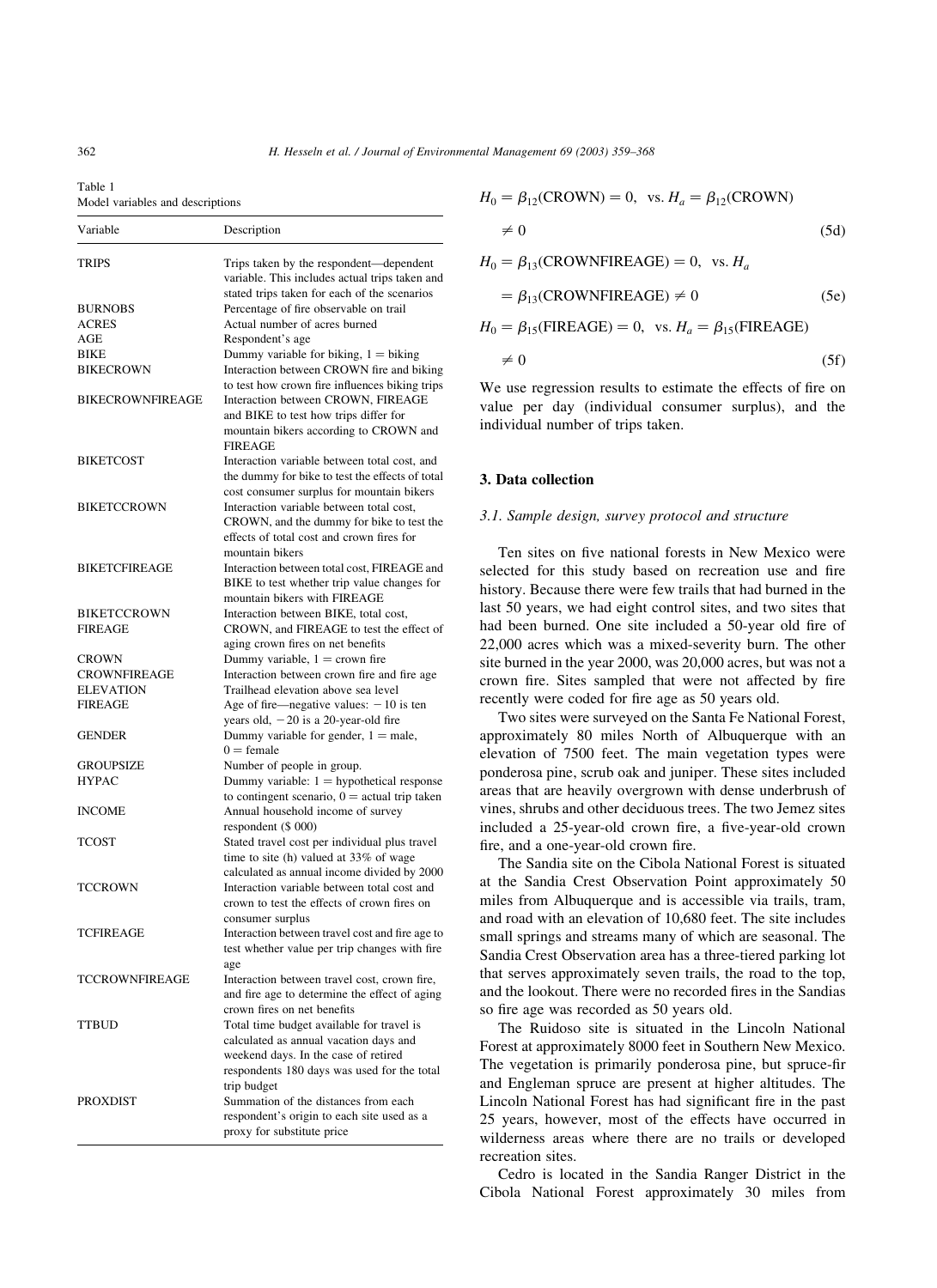Albuquerque on the southeastern side of the Sandias. It is primarily a mountain biking and ATV recreation site. It has several trails that start at approximately 7,000 feet with an elevation gain of 1500 feet at Cedro Peak. Juniper is located at the lower elevations and gradually gives way to meadows and some ponderosa pine as the trails near Cedro Peak. There is visible fire damage from a 10-year old fire, although the trail does not go through the burned area. La Luz, also in the Sandias foothills, is the most heavily used trail in the New Mexico system beginning at 8000 feet and rising to 10,680. The lower La Luz is characterized by numerous cacti and rocks and gradually gives way to ponderosa pine and spruce-fir with elevation gain. Finally, Tree Spring, located on the backside of the Sandia Mountains climbs from 8500 feet to 10,700 feet. The predominant vegetation is spruce-fir and the area is designated as multi-use. Tree Spring is one of the few trails in the Sandia Wilderness area that allows mountain bikes, however, no mountain bikers were observed at this site. There is no fire history at this site.

We also surveyed a site entering the Gila Wilderness Area which includes the Gila Cliff Dwellings run by the National Park Service. The parking lot, restroom facilities and the trails/campground are all run by the Forest Service. The Gila Cliff Dwellings National Monument is 45 miles away from Silver City, in Southern New Mexico. The main vegetation is ponderosa pine and cottonwood at the trailhead, and spruce with gains in elevation. At the highest points on the trails, there are Engleman Spruce. The Gila has a significant burn history. There is visible fire damage with scorched trunks, although there are very few dead trees and substantial regeneration. In many areas, the fire damage is barely noticeable, however the trails that wind throughout the area do have some fire damage visible, as do the camping areas.

Taos sites were located in the Carson National Forest, Quemado Ranger District and include the Wheeler Peak, Bull of the Woods and Williams Lake Trails. The elevation is over 9000 feet at the trailhead and goes up to more than 11,000 feet. The vegetation is Englemen Spruce, fir and some ponderosa pine. All trails cross a permanent stream and go to a high mountain lake (Williams Lake).

To augment the natural variation in fire ages and burn intensities, it was useful to ask users to respond to other fire regime scenarios to better understand how their visitation would be affected by prescribed burning and recent crown fires. Therefore, we also included a contingent visitation behavior question based on photos that depicted half of each trail as severely burned, moderately burned, and recovering from severe burn. Contingent visitation behavior was based on three fire scenarios using color photographs of the following:

• High-intensity crown fire: the fire was two years old, with blackened, standing trees and very little greenery.

- Light prescribed burn: two years old, the underbrush was burned, trees were burned on the lower portions of the trunks, and reddish needles were showing on lower branches, whereas green needles were showing in the crowns.
- † High-intensity 20-year old burn: the photo indicated standing dead trees with white trunks, and a mix of downed trees, with new green young trees.

Respondents were asked how their visitation to each site would change if 50% of the trail they were on resembled the photo. This enabled us to efficiently convey the effects that high-intensity crown fires, prescribed fires, and older burns have on recreation demand. Because financial limitations, we were unable to make 'percentage of trail affected' a variable.

Sites were sampled throughout the summer months of 2001. Sampling was conducted on both weekdays and weekends. The interviewer intercepted individuals at each trailhead, introduced herself, and gave her university affiliation and purpose. Respondents were told they could complete the survey on site, or take it home and mail it back in a postage-paid, return envelope. Surveys were disseminated to individuals 18 years or older. Respondents were asked to list their primary recreation activity and attributes of the site that were important to them. They also recorded travel time, travel distance, and travel cost to the site. Travel cost included gas cost, camping fees and other travel-related expenditures. Individuals recorded the number of trips taken to the site for the survey year and the year prior. We asked how visitation might change if the cost of the trip had increased holding fire and non-fire characteristics constant for the trail on which they were intercepted. These stated preference data were collected based on price using increased trip costs of \$3, 7, 9, 12, 15, 19, 25, 30, 35, 40, and 70. This provided additional price variability to supplement the natural variability in travel costs due to different originations.

We also included site characteristics to control for variability among trails. Attributes were chosen based on those that were significant in past forest recreation studies ([Englin et al., 1996; Loomis et al., 2001](#page-8-0)). Fire history information included fire age, size of burn, and intensity. Because we sampled areas that were affected by fires, we collected actual fire data which was verified with the USDA Forest Service.

Revealed preference and stated preference data were combined in six panels. To distinguish between revealed and stated preference, we created a dummy variable, HYPAC (hypothetical vs. actual). Actual trips taken for 2000 and 2001 were recorded as  $HYPAC = 0$ . For the four contingent behavior scenarios (high intensity crown fire, low intensity prescribed burn, old high intensity fire, increased trip cost), this variable was coded as  $HYPAC = 1.$  Individual observations were stacked into six panels thereby giving us six observations for each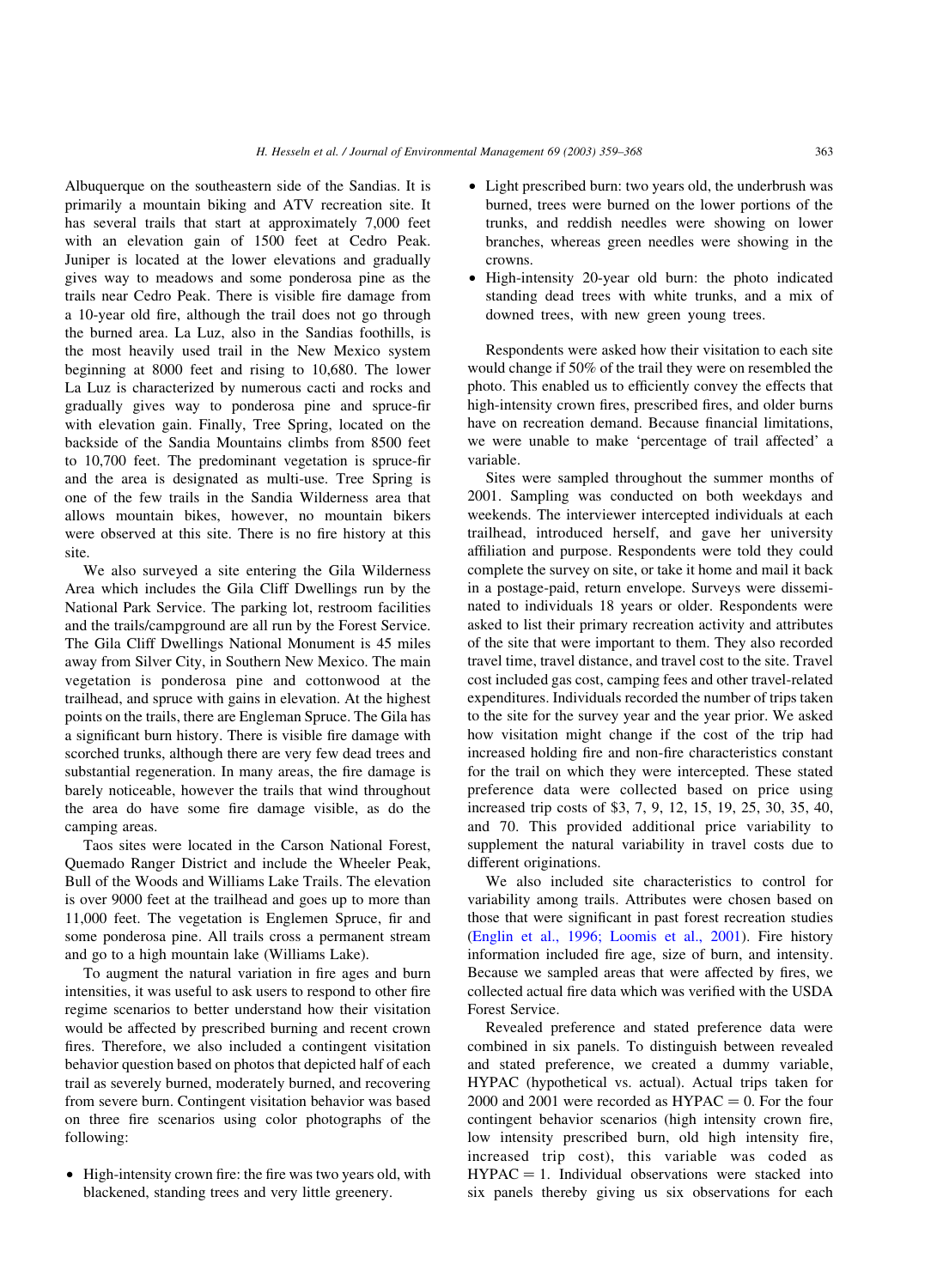<span id="page-5-0"></span>respondent. The first and second panels represented actual trips taken. Site data and fire characteristics were recorded in these two panels as actual observations and actual fire history. Panels three through five represented, for each individual, stated preference responses relating to each of the three fire scenarios presented in the photographs. While non-fire site characteristics remained the same, fire history was coded according to fire characteristics relating to each of the three scenarios depicted by the photos. For each scenario, the percentage burn observable from the trail was recorded as 50%. Finally, the sixth panel included contingent behavior based on increased travel costs. In this panel, actual fire history and site characteristics were used.

# 4. Results

The total number of contacts made was 1302. The overall response rate was 30% with 392 surveys returned after first and second postcard reminders were mailed to those who provided mailing information. Overall, 203 individuals refused to provide address information for postcards possibly contributing to a lower response rate. Once data were adjusted for multiple visits and completeness, 379 observations were used for the analysis. A description of the travel information, visitation, respondent characteristics and visitation is given in Table 2.

Table 2 Descriptive statistics

| Travel                                |        |
|---------------------------------------|--------|
| Average travel time to site (h)       | 3.3    |
| Average travel distance (mi)          | 231    |
| Average gas cost (\$)                 | 27     |
| <b>Visitation</b>                     |        |
| Hours spent onsite (h)                | 10.2   |
| Miles traveled onsite (mi)            | 10.4   |
| Respondent characteristics            |        |
| Group size (pers.)                    | 4.3    |
| Male $(\%)$                           | 49.6   |
| Retired $(\% )$                       | 19.5   |
| Average age (years)                   | 45.6   |
| Education (years)                     | 16.3   |
| Employed $(\% )$                      | 74.0   |
| Household size (pers.)                | 2.4    |
| Average income (\$)                   | 74,000 |
| Trips taken actual (per person)       |        |
| Current year                          | 3.29   |
| Previous year                         | 2.11   |
| Trips taken hypothetical (per person) |        |
| High intensity 2-year old fire.       | 1.96   |
| Low intensity 2-year old fire         | 3.08   |
| High intensity 20-year old fire.      | 2.03   |
| Increased cost scenario               | 1.88   |
|                                       |        |

Visitors traveled an average of 3.3 h and 231 miles to recreation sites with an average gas cost of \$27. Groups stayed an average of 10.2 h on site and covered an average of 10.4 miles. Average group size was 4.3 individuals. The sample population was 49.6% male, 45.6 years old and on average had baccalaureate degrees. Retired persons make up 19.5% of the sample, whereas 74% reported they were employed. Household size was 2.4 people and average income was \$74,000.

Raw data indicated that mean visitation per person per year was 2.11 in the year prior to the survey and 3.29 trips in the year of the survey. With respect to the hypothetical scenarios, stated preference decreased to 1.96 trips per person per year for the high-intensity fire, 3.08 for the twoyear old low intensity prescribed fire, and 2.03 trips for the 20-year old high intensity fire. When we increased the cost of travel, mean trips fell to 1.88.

Results of the Poisson recreation demand model are displayed in Table 3. Based on the likelihood ratio statistic,

#### Table 3

Travel cost recreation demand model results: hikers and mountain bikers

| Variable                                       |                         |                        |            |  |  |
|------------------------------------------------|-------------------------|------------------------|------------|--|--|
|                                                | Coefficient             | Std Err.               | $P$ -value |  |  |
| Demand slope and intercept                     |                         |                        |            |  |  |
| Constant                                       | 3.0041                  | 0.1992                 | 0.000      |  |  |
| <b>Bike</b>                                    | 1.2122                  | 0.0950                 | 0.000      |  |  |
| TCOST                                          | $-0.0077$               | $7.31 \times 10^{-04}$ | 0.000      |  |  |
| Bike × TCOST                                   | 0.0010                  | 0.0012                 | 0.418      |  |  |
| Travel cost and fire and activity interactions |                         |                        |            |  |  |
| <b>TCCROWN</b>                                 | $-0.0034$               | $2.21 \times 10^{-03}$ | 0.124      |  |  |
| TCFIREAGE                                      | 0.0003                  | $4.39 \times 10^{-05}$ | 0.000      |  |  |
| <b>TCCROWNFIREAGE</b>                          | $-4.40 \times 10^{-05}$ | $8.81 \times 10^{-05}$ | 0.617      |  |  |
| <b>BIKETCCROWN</b>                             | $-0.0935$               | 0.0169                 | 0.000      |  |  |
| <b>BIKETCFIREAGE</b>                           | 0.0005                  | 0.0001                 | 0.000      |  |  |
| <b>BIKETCCROWNFIREAGE</b>                      | 0.0009                  | 0.0002                 | 0.000      |  |  |
| Fire effects                                   |                         |                        |            |  |  |
| <b>CROWN</b>                                   | $-0.2415$               | 0.0824                 | 0.003      |  |  |
| <b>CROWNFIREAGE</b>                            | $-0.0200$               | $5.87 \times 10^{-03}$ | 0.000      |  |  |
| <b>FIREAGE</b>                                 | 0.0113                  | 0.0025                 | 0.000      |  |  |
| <b>BIKECROWN</b>                               | 0.1882                  | 0.1574                 | 0.231      |  |  |
| <b>BIKEFIREAGE</b>                             | $-0.0050$               | 0.0021                 | 0.019      |  |  |
| <b>BIKECROWNFIREAGE</b>                        | $-0.0302$               | 0.0096                 | 0.001      |  |  |
| <b>BURNOBS</b>                                 | $-0.0158$               | 0.0026                 | 0.000      |  |  |
| <b>ACRES</b>                                   | $-4.90 \times 10^{-05}$ | 0.0026                 | 0.000      |  |  |
| Demographic variables                          |                         |                        |            |  |  |
| <b>AGE</b>                                     | $-0.0135$               | 0.0016                 | 0.000      |  |  |
| <b>GENDER</b>                                  | 0.0591                  | 0.0361                 | 0.101      |  |  |
| <b>GROUPSIZE</b>                               | $-0.0982$               | 0.0095                 | 0.000      |  |  |
| <b>TTBUD</b>                                   | $-0.0011$               | 0.0006                 | 0.059      |  |  |
| <b>INCOME</b>                                  | $8.69 \times 10^{-09}$  | $4.78 \times 10^{-07}$ | 0.985      |  |  |
| <b>HYPAC</b>                                   | $2.27 \times 10^{-01}$  | $5.58 \times 10^{-02}$ | 0.000      |  |  |
| R-squared                                      | 0.371                   |                        |            |  |  |
| Adjusted $R$ -squared                          | 0.358                   |                        |            |  |  |
| Probability (LR stat)                          | 0.000                   |                        |            |  |  |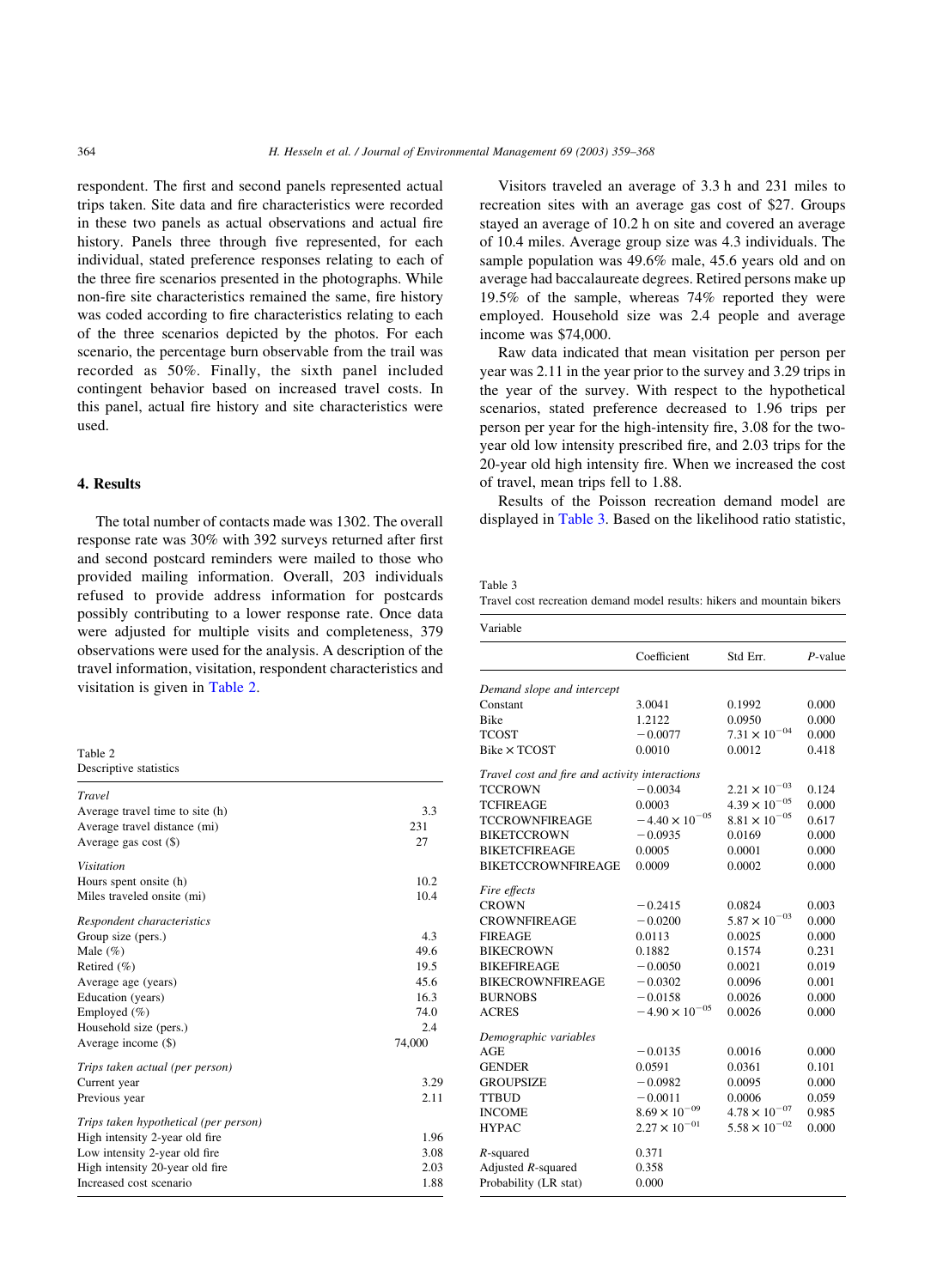<span id="page-6-0"></span>the model is significant at  $p < 0.01$  and has an adjusted Rsquared of 0.35. There is a statistically significant difference between trips taken by hikers and mountain bikers indicating that the number of trips taken by mountain bikers is significantly greater. The mean number of trips taken by hikers is 1.17, whereas the mean number of trips taken by mountain bikers is 1.58.

Travel cost, which includes the value of travel time, is significant and negative at  $p < 0.01$ . However, there is no statistically significant difference between travel cost for mountain bikers and hikers. The HYPAC variable is positive and significant indicating that respondents overstated the intended number of trips taken under the hypothetical scenarios. For example, the mean number of trips with  $HYPAC = 1$  was 1.98 for bikers and 1.47 for hikers. To correct for overstatement, trip demand and value estimates were made using  $HYPAC = 0$ .

With respect to substitution, cross price terms used to measure substitution were nearly perfectly correlated which was expected given that the farther the respondent lived from one site, the farther they lived from all others. Similarly, the variable PROXDIST was omitted from the final model because it caused travel cost to be insignificant, and resulted in a negative value indicating complementary relationship rather than that of substitutes.

Significant demographic variables include group size (GROUPSIZE)  $(p < 0.00)$ , total time budget (TTBUD)  $(p < 0.059)$ , and respondent's age (AGE)  $(p < 0.01)$ , each of which were negative.

# 4.1. Consumer surplus

Net benefits or consumer surplus is calculated from the travel cost and travel cost related coefficients in [Table 3](#page-5-0) as one divided by the coefficient on travel cost. As shown in Table 4, consumer surplus for hikers was \$130 with a 95% confidence interval of \$110 to \$160. Consumer surplus for mountain bikers was \$151, which was not statistically significantly different from that of hiking. The values for

Table 4  $T$  , and an investigation values as a function of  $\alpha$  function of  $\alpha$  hiking are consistent with a recent study by [Loomis et al.](#page-9-0) [\(2001\)](#page-9-0) who determined consumer surplus to be \$111 when travel cost was combined with travel time. Similarly, [Casey](#page-8-0) [et al. \(1995\)](#page-8-0) determined individual values for hiking to be \$218.37. Finally, *Englin et al.* (2001) calculated consumer surplus for hiking to be \$222 in Wyoming, \$129 in Idaho, and \$109 in Colorado. With respect to biking, the only values available were calculated by [Loomis et al. \(2001\)](#page-9-0) to be between \$30 and \$33. For more information regarding consumer surplus estimates see [Rosenberger and Loomis](#page-9-0) [\(2001\)](#page-9-0).

Net benefits were also affected by crown fires (CROWN), time since crown fire (CROWNFIREAGE), and time since prescribed fire (FIREAGE). The interaction variable between travel cost and crown (TCCROWN) fire resulted in a significant decrease in consumer surplus for mountain bikers dropping from \$151 to \$10 (Table 4). Similarly, hikers experienced a decrease in value from \$130 to \$90.

Using illustrative values of 20 and 40 years as examples we calculated the price and demand effects over time. As areas recover from prescribed fire, both hikers and mountain bikers experience a decrease in annual values (Table 4). Similarly, trips taken also decrease for both hikers and bikers. For hikers, trips range from 1.93 in year zero to 0.60 forty years after a fire, and net benefits per trip decrease from \$130 to \$52. The annual effect is a decrease from \$252 to \$31 over a period of 40 years. For mountain bikers, the number of trips taken also decreases over a 40-year period from 6.91 to 0.73, while net benefits per trip decrease dramatically, dropping from \$151 to \$26 (Table 4). All coefficients were significant at  $p < 0.01$ .

Recovery from crown fires affect value differently for hikers and mountain bikers: hikers experience an increase in value per trip with recovery whereas mountain bikers experience a decrease as areas recover from crown fires. Over a 40-year period the number of trips taken by hikers decreases from 1.24 to 0.95. Net value however, increases from \$90 to \$107 resulting in a decrease in annual benefits

| Trips and annual recreation values as a function of years after the |      |                 |          |          |            |          |          |
|---------------------------------------------------------------------|------|-----------------|----------|----------|------------|----------|----------|
|                                                                     | Mean | Prescribed fire |          |          | Crown fire |          |          |
|                                                                     |      | 0 years         | 20 years | 40 years | $0$ years  | 20 years | 40 years |
| <b>Hikers</b>                                                       |      |                 |          |          |            |          |          |
| Trips                                                               | 2.8  | 1.93            | 1.08     | 0.60     | 1.24       | 1.09     | 0.95     |
| Value PER TRIP                                                      |      | \$130.24        | \$74.19  | \$51.87  | \$90.29    | \$98.09  | \$107.35 |
| Annual value                                                        |      | \$251.89        | \$79.77  | \$31.01  | \$112.21   | \$106.49 | \$101.83 |
| Mountain bikers                                                     |      |                 |          |          |            |          |          |
| Trips                                                               | 6.2  | 6.91            | 2.24     | 0.73     | 0.02       | 0.01     | 0.00     |
| Value PER TRIP                                                      |      | \$150.53        | \$44.05  | \$25.80  | \$9.66     | \$8.24   | \$7.19   |
| Annual value                                                        |      | \$1040.20       | \$98.78  | \$18.78  | \$ 0.15    | \$ 0.07  | \$ 0.03  |
|                                                                     |      |                 |          |          |            |          |          |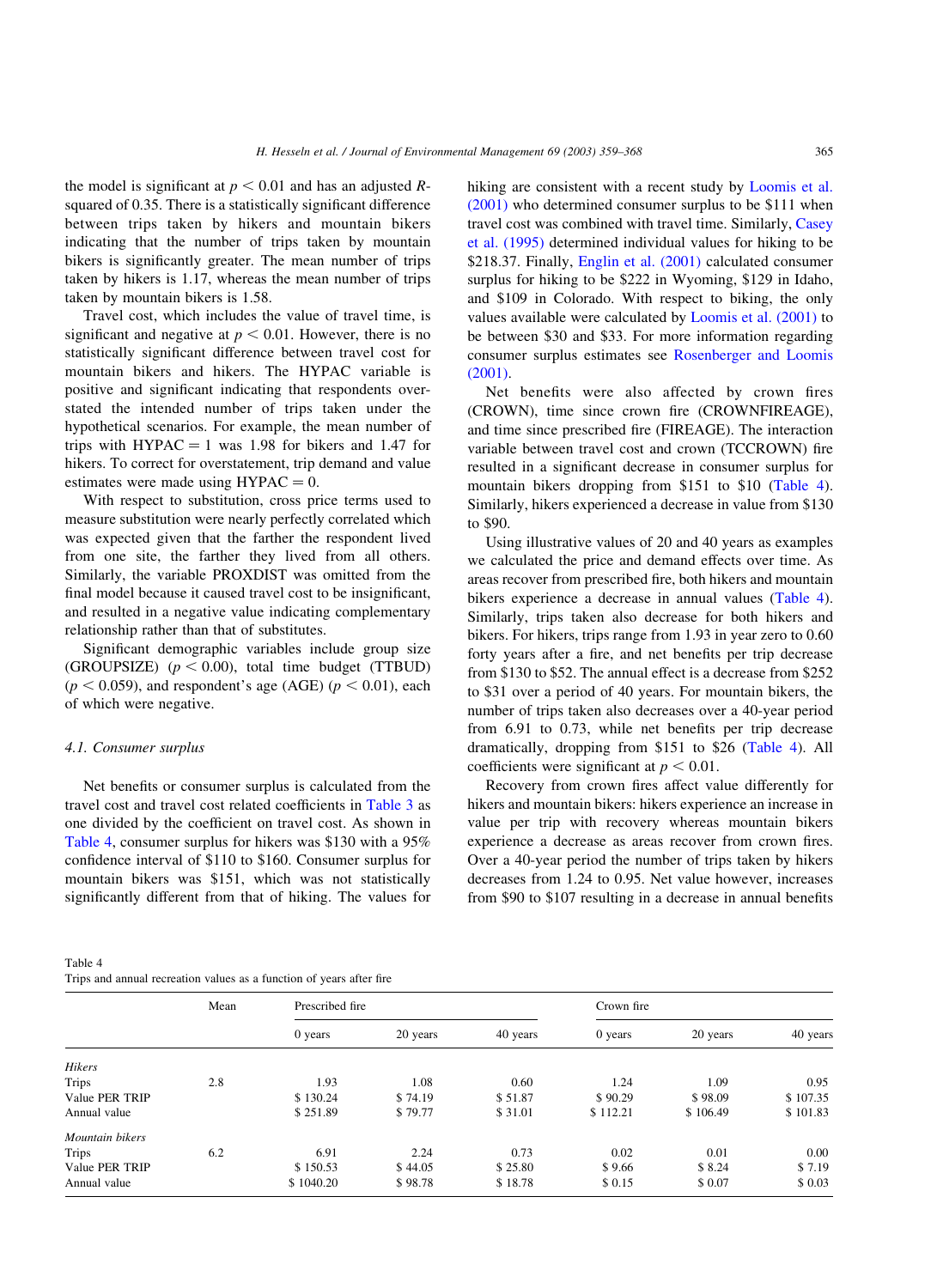from \$112 to \$101 ([Table 4\)](#page-6-0). Trips taken by mountain bikers decrease from 0.02 to 0.00. Similarly, net value decreases from \$10 to \$7 resulting in a decrease in annual benefits from \$0.15 to \$0.03. The hikers' and mountain bikers' demands are consistent with the existing literature ([Vaux et al., 1984; Loomis et al., 2001](#page-9-0)). All coefficients pertaining to crown fires were significant at  $p < 0.01$  with the exception of the value of aging crown fires for bikers.

# 4.2. Fire effects

Significant fire effects include the percentage of burn observable from the trail, presence of crown fire, aging crown fires, and prescribed fires. Although we did not vary burn percentage in the survey (for each scenario respondents assumed 50% of the trail had been burned), site characteristics varied by the actual percentage of burn visible for each trail. The coefficient of % BURNOBS indicated that as percentage burned increased, mean visitation decreased. For hikers, mean trips are 1.92 for no burns, 1.10 trips for 35% burn observable, and 0.50 for 85% burn observable. Bikers also experience a decrease in visitation for increasing burn observable; over the same range trips begin at 2.07 and decrease to 1.19 and 0.54.

The presence of a crown fire onsite increased the number of trips for hikers from a mean of 1.17 to 1.24 and decreased the number of trips for mountain bikers from a mean of 2.03 to 0.02 ([Table 4\)](#page-6-0). However, there were no significant differences of crown fire effects between hikers and mountain bikers. Aging prescribed fires was also significant and affected hikers and mountain bikers to different degrees. Over a 40-year period, hikers decreased visitation from 1.93 to 0.60 as did mountain bikers from 6.91 to 0.73 [\(Table 4\)](#page-6-0).

We interacted crown fire with fire age to determine the effects of crown fires on visitation as areas recovered from fire. This variable was significant at  $p < 0.01$ . For areas without fires, the average number of trips taken by hikers was 1.24. As crown fires increased in age to 20 and 40 years, the number of trips taken decreased to 1.09 and 0.95 per individual [\(Table 4](#page-6-0)). Similarly, for the same fire age range, mountain bikers' demand dropped effectively to zero (0.02, 0.01, and 0.00). There was a significant difference in the effects of aging crown fires between the two activities indicated by  $p < 0.01$ .

These results can be compared to those of [Loomis et al.](#page-9-0) [\(2001\)](#page-9-0) who investigate hiking and biking in Colorado, and [Englin et al. \(2001\)](#page-8-0) who examine hiking demand in Wyoming, Idaho and Colorado. With respect to fire effects over time, Englin et al. found an initial increase in visitation for all states, followed by a 17-year decline in visitation, an eight-year rebound, and another sharp decline over two years. Loomis et al. show only a slight decline in visitation for hikers in areas recovering from crown fires. Visitation for hikers and bikers in recovering prescribed burns demonstrate increased visitation over 50 years.

### 5. Conclusion

Although there was a significant difference between the extent to which hikers and mountain bikers reacted to crown fire, the effects were similar for prescribed fire. In the case of prescribed fires, the number of trips taken decreases over time for recreationists engaged in both activities and the value per trip decreases for both activities although more dramatically for mountain bikers. With respect to crown fires, visitation to areas recovering from crown fires decreases for both activities, yet consumer surplus per trip does not change similarly; the value per trip for mountain bikers decreases over time whereas the net value for hikers increases over time. With respect to fire effects, both hikers and mountain bikers reacted similarly to recovering prescribed fires, and recovering crown fires. In each case, visitation decreased. The combined effects of visitation and consumer surplus indicated decreases in annual values which, is not consistent with [Loomis et al. \(2001\)](#page-9-0) indicating that there are important geographic variations in behavior. First, hikers and mountain bikers in New Mexico react more similarly than do hikers and mountain bikers in Colorado. The Colorado results show that for areas recovering from prescribed fires annual values for hikers increase slightly whereas annual values for mountain bikers decrease slightly. For areas recovering from crown fires, the Colorado results are reversed with annual hiker values falling but mountain biker values increasing with recovery from crown fires. New Mexico results suggest that annual values for both hikers and mountain bikers decrease for areas recovering from prescribed fires and only hikers show an increase in per trip values over time in response to areas recovering from crown fire.

These results are important for two reasons. They show that groups engaged in different recreation activities do not always behave similarly in response to different levels of fire intensity, a result also found in Colorado. This suggests that fire managers should consider the types of trail users when deciding which fuels management techniques to employ. Both hikers and mountain bikers in New Mexico exhibit decreased annual values in response to prescribed fire, which suggests that perhaps other types of fuels treatments (mechanical for example) may be more socially acceptable, and ultimately less costly. However, a revealed and stated preference survey showing alternative fuel treatments would be necessary before this can be confirmed. Similarly, although we surveyed only recreation visitation and value, we did not question respondents about ecological values associated with prescribed burning or wildfires. It may be the case that recreation consumers are willing to forego visitation in lieu of ecological restoration or improvement. While these issues are beyond the scope of this research, tradeoffs between ecological integrity and recreation use would be a interesting and important issue to analyze.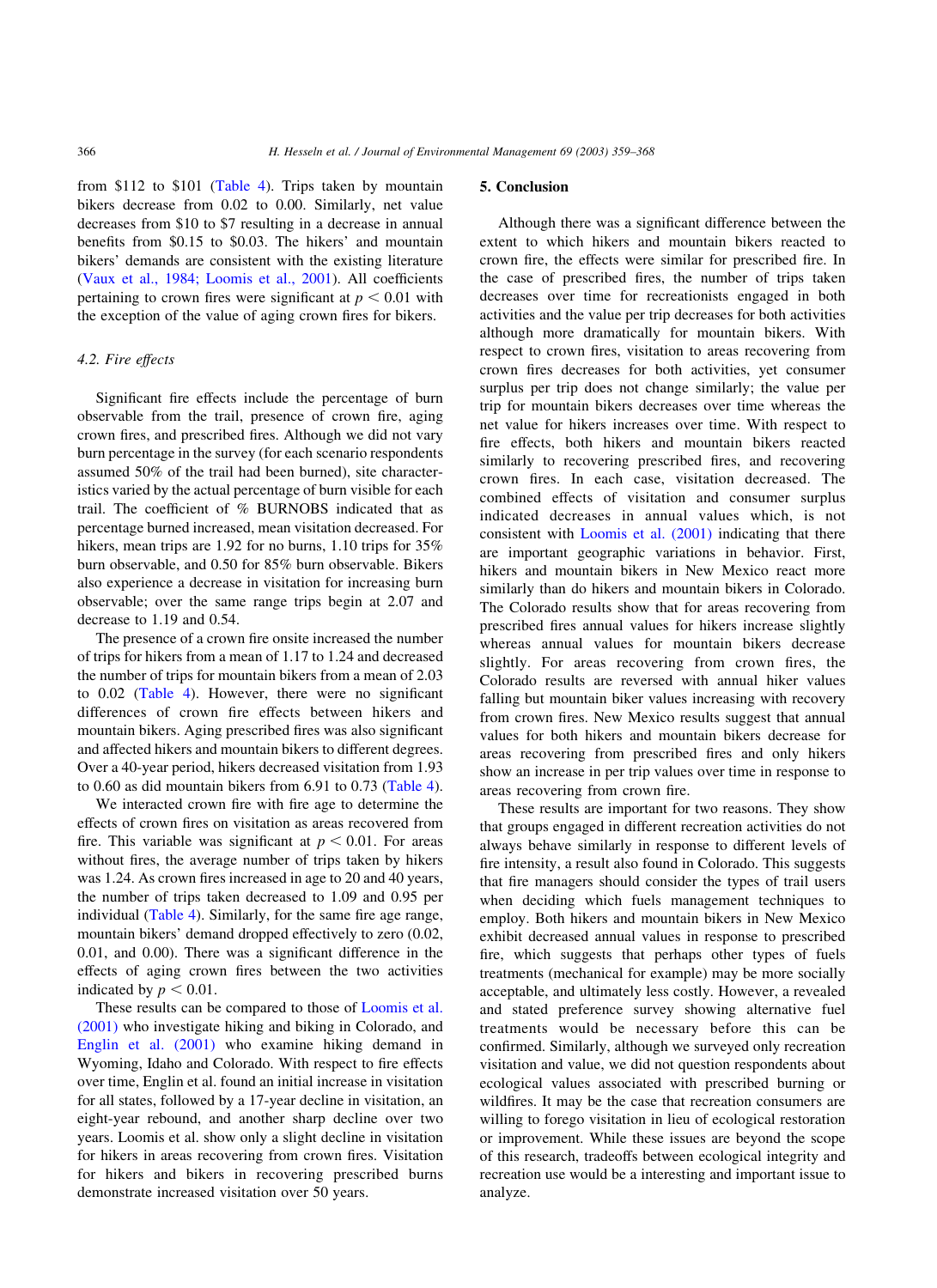<span id="page-8-0"></span>The second important finding is that recreation users in different states do not behavior similarly. For example, hikers in New Mexico indicated decreased value over time to areas recovering from prescribed fire whereas hikers in Colorado exhibited increased value over time. This finding has implications for the national fire policy suggesting that not all recreation users can be treated similarly. The National Fire Plan calls for an increase in the use of prescribed fire to reduce hazardous fuels levels. Whereas prescribed fire may be an efficient and effective solution to hazardous fuels reduction from an ecological perspective, it may not be socially desirable in all regions. For example, while prescribed fire in Colorado slightly increases annual hiking values over time, it decreases annual net benefits to mountain bikers in New Mexico. This suggests that fire managers must pay attention to regional social differences when determining the best fuels management techniques to employ. These findings are important too for forests and recreation sites in temperate areas such as Europe. While fire has the potential to influence value and visitation, the resultant costs and benefits of management may not be socially efficient nor ecologically effective when compared with policies to let forests burn without intervention. Likely, the suite of costs, benefits and risks in different temperate zones will vary according to sites and user activities. To assess such impacts, and to compare recreation value and visitation across political and ecological boundaries, it would be useful to conduct similar surveys. Finally, a word of caution. Although this research generates specific values for hiking and biking, because it is site specific due to demographic differences, these values may not be applicable in other regions.

### Acknowledgements

Funding for this survey was provided by the Joint Fire Sciences Program.

# Appendix A

# Contingent scenarios and contingent behavior questions

Each of the three scenarios depicted by the photographs were presented with the following narrative.

"The picture below displays what a portion of this trail would be like if it had been burned by a recent forest fire. Please take a few moments to look at the photo below.

Suppose that at the beginning of the season you read that 50% of the area along this trail would have been burned by a forest fire such as shown in the photo above.

Would this have affected the number of trips you would take to this area each month?

Please write down what your trips would have been or you would have taken to this area if it had been burned as shown in the photo for half the trail you visited

|                         | May | June | July | Aug. | Sept. |
|-------------------------|-----|------|------|------|-------|
| Trips you<br>would take |     |      |      |      |       |

Any comments on your answer to this question?"

Similarly, question 15 was presented to obtain stated preference data regarding hypothetical travel costs. Costs were randomly varied among sites and respondents (\$3, 7, 9, 12, 15, 19, 25, 30, 35, 40, and 70).

15. The cost of recreation changes with gas prices and equipment costs. If the cost of visiting this site had been \$ per trip higher tell us how many trips you would take in each month?

|                         | May | June | July | Aug. | Sept. |
|-------------------------|-----|------|------|------|-------|
| Trips you<br>would take |     |      |      |      |       |

# References

- Boxall, P., Watson, D., Englin, J., 1996. Backcountry recreationists' valuation of forest and park management features in the Canadian Shield Region. Canadian Journal of Forest Research 26, 982–990.
- Casey, J.F., Vukina, T., Danielson, L.E., 1995. The economic value of hiking: further considerations of opportunity cost of time in recreational demand models. Journal of Agricultural and Applied Economics 27, 658–668.
- Englin, J., Cameron, T.A., 1996. Augmenting travel cost models with contingent behavior data. Environmental Research Economy 7, 133–147.
- Englin, J., Shonkwiler, J.S., 1995. Estimating social welfare using count data models: an application to long-run recreation demand under conditions of endogenous stratification and truncation. Reviews in Economy and Statistics 77 (1), 104–112.
- Englin, J., Boxall, P., Chakraborty, K., Watson, K., 1996. Valuing the impacts of forest fires on backcountry forest recreation. Forest Science 42, 450–455.
- Englin, J., Loomis, J., González-Cabán, A., 2001. The dynamic path of recreational values following a forest fire: a comparative analysis of states in the Intermountain West. Canadian Journal of Forest Research 31, 1837–1844.
- Laverty, L., Hartzell, T., 2001. USDA Forest Service and Department of the Interior. 2000. A Report to the President In Response to the Wildfires of 2000, September 8, 2000.
- Loomis, J., Roach, B., Ward, F., Ready, R., 1995. Testing transferability of recreation demand models across regions. Water Resources Research 31 (30), 721–730.
- Loomis, J.B., Englin, J., González-Cabán, A., 1999. Effects of fire on the economic value of forest recreation in the intermountain west: